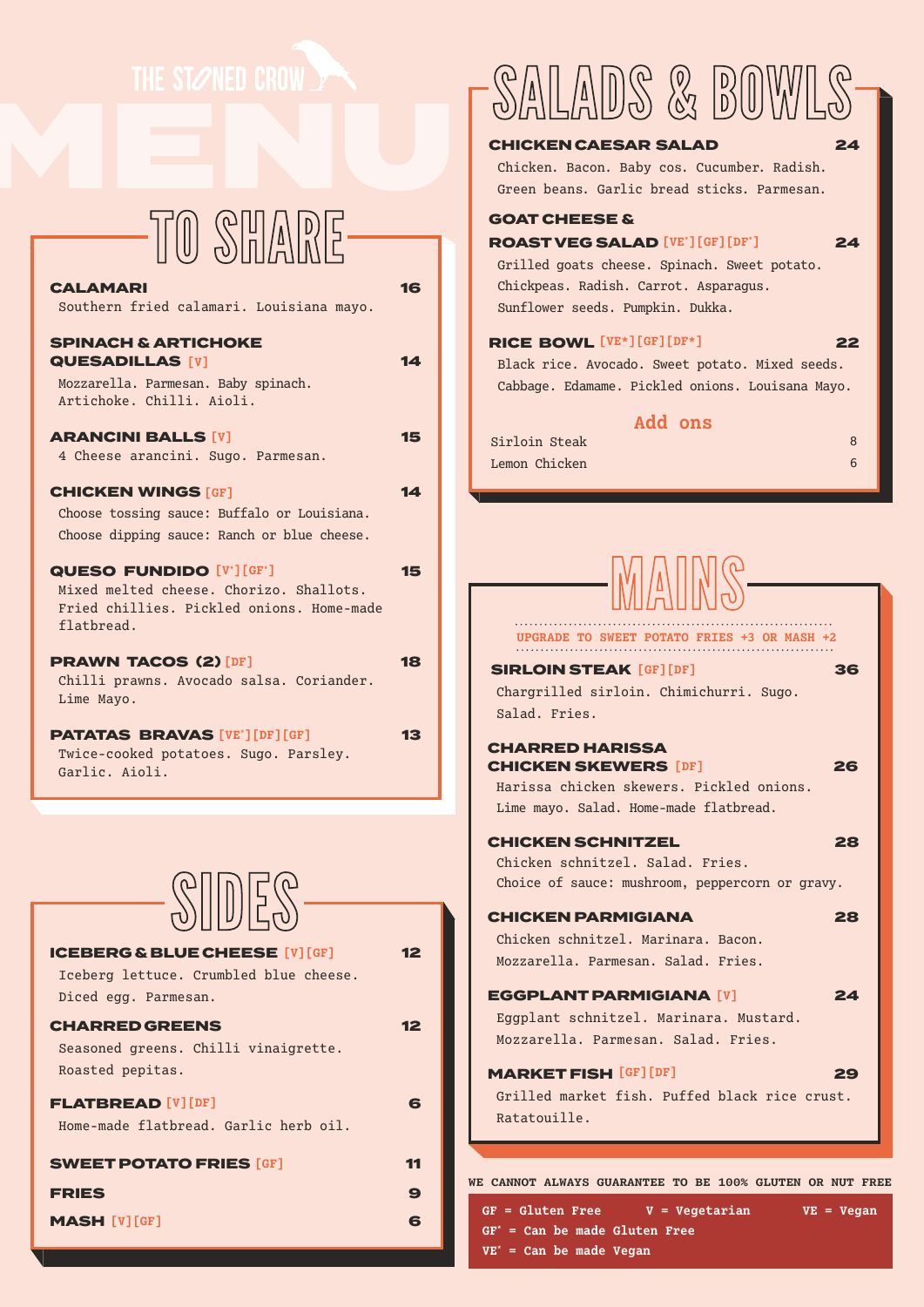# **BURGERS**

**SERVED WITH FRIES. UPGRADE TO SWEET POTATO FRIES +3** 

#### **CHEESEBURGER** [GF\*] [DF\*] 24

Beef. Bacon. Cheese. Onion. Pickles. Burger sauce.

### DOUBLE BBQ **CHEESEBURGER** [GF\*] [DF\*] 28

Double beef patty. Onion strings. Cheese. Mayo. BBQ. Chilli.

### **GRILLED CHICKEN BURGER [GF\*] [DF\*] 24**

Grilled chicken. Bacon. Avocado salsa. Chilli. Mayo.

#### **VEGAN CHEESEBURGER [VE]** 28

Buds© vegan patty. Vegan cheese. Tomato. Onion. Pickles. Coral lettuce. Vegan burger sauce.

### **Add ons**

| BEEF PATTY                | 6                |
|---------------------------|------------------|
| <b>BUDSC VEGAN PATTY</b>  | 6                |
| <b>BACON</b>              | 3                |
| <b>AVOCADO</b>            | $\blacktriangle$ |
| <b>GF BUN / VEGAN BUN</b> | 3                |
| <b>ONION STRINGS</b>      | 4                |
|                           |                  |



| <b>MUSHROOM</b>    | 4            |
|--------------------|--------------|
| <b>PEPPERCORN</b>  | 4            |
| <b>GRAVY</b>       | 4            |
| <b>LOUISIANA</b>   | 3            |
| <b>BUFFALO</b>     | 3            |
| <b>BLUE CHEESE</b> | $\mathbf{z}$ |
| <b>RANCH</b>       | 2            |

**GF = Gluten Free V = Vegetarian VE = Vegan GF\* = Can be made Gluten Free VE\* = Can be made Vegan**

**WE CANNOT ALWAYS GUARANTEE TO BE 100% GLUTEN OR NUT FREE**

### DAILY SPECIALS

**AVAILABLE FROM 12PM NOT AVAILABLE ON PUBLIC HOLIDAYS**

### MONDAY

### \$20 200G RUMP STEAK

Choose fries or salad. Choose sauce: mushroom, peppercorn or gravy.

## TUESDAY

### \$20 CHICKEN SCHNITZEL

Choose fries or salad.

Choose sauce: mushroom, peppercorn or gravy. +\$4 UPGRADE TO PARMIGIANA

### \$18 EGGPLANT PARMIGIANA

Eggplant schnitzel. Marinara. Mustard. Mozzarella. Parmesan. Choose fries or salad.

## **WEDNESDAY**

### \$18 BURGERS

Cheeseburger or Grilled Chicken burger. Fries.

### **HURSDAY**

### \$20 1KG CHICKEN WINGS

Choose tossing sauce: Buffalo or Louisiana. Choose dipping sauce: Ranch or blue cheese.



### STICKY DATE PUDDING <sup>[V]</sup> 10

Sticky date pudding. Butterscotch. Salted caramel ice cream.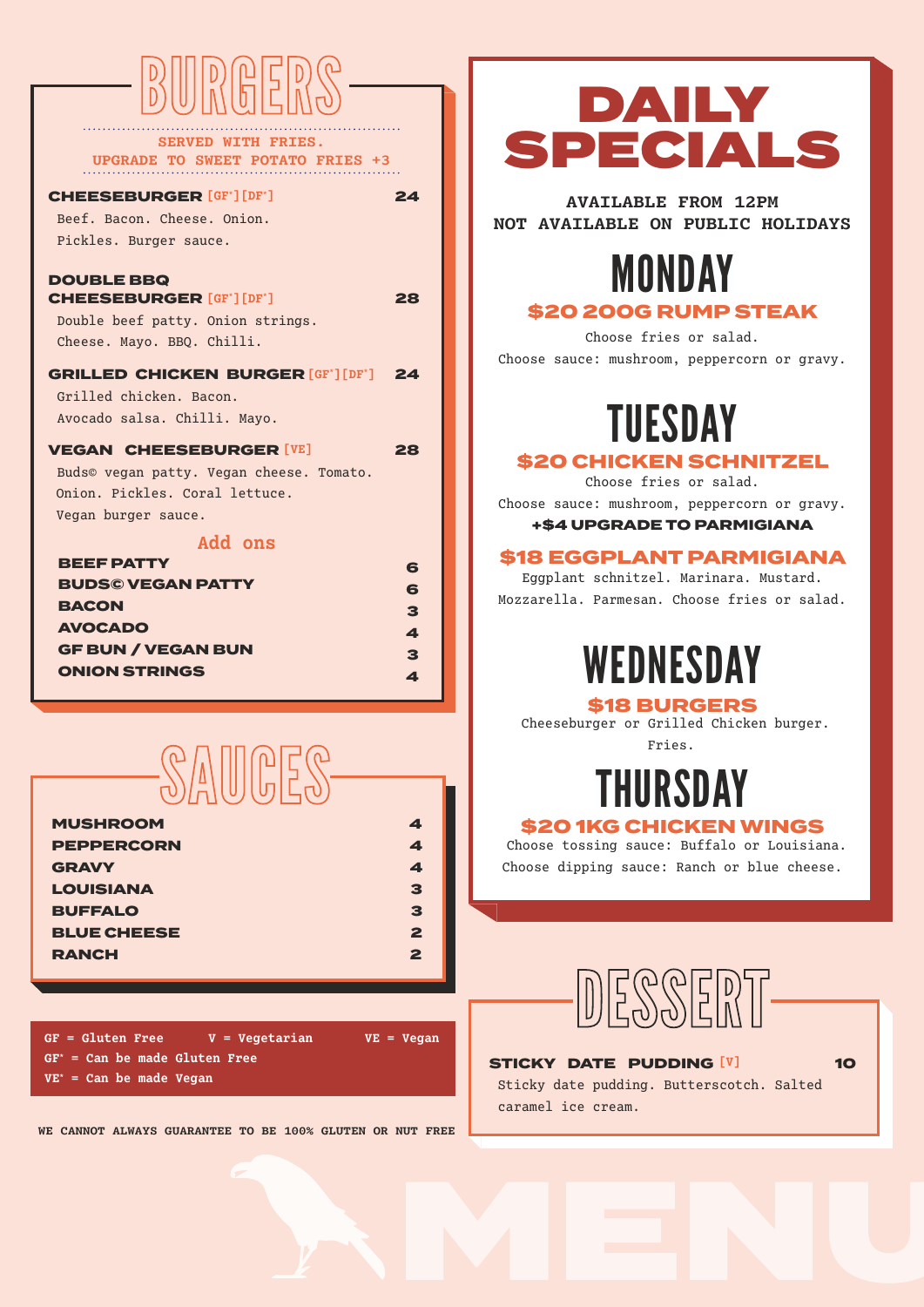## COCKTAILS

### **ALL COCKTAILS \$19**

**OUR COCKTAILS USE HOME-MADE SYRUPS AND FRESHLY SQUEEZED LEMON AND LIME JUICE.**

ARE YOU KIWING ME? Vodka, elderflower liqueur, lemon, kiwi and aloe vera

#### BOHEMIAN RASPBERRY

Tequila, raspberry liqueur, raspberries, lemon and soda

GHOST OF KYOTO Sake, pink moscato, lychee liqueur, lemon, lychees and strawberries

TRUE GRIT Tequila, jalapeño-infused agave syrup, lime and cucumber

MARRY ME Vodka, lemoncello, vanilla liqueur, lemon and meringue

BUCKLEY'S CHANCE Rye whisky, peanut butter whiskey, bitters and popcorn

RETURN OF THE MAC Coconut cream washed rum, macadamia liqueur, lime, mango and coconut

ROSIE'S CLUB Gin, blueberry liqueur, lemon, raspberries and rosemary

### \*\*\* CLASSIC COCKTAILS AVAILABLE \*\*\*

**SOME COCKTAILS CONTAIN EGG WHITES AND MAY CONTAIN TRACES OF NUTS.**

\$20 YOUNG HENRY'S JUGS



\$6 HOUSE WINES, HOUSE BEERS, \$12 CLASSIC COCKTAILS & HOUSE SPIRITS

> **MONDAY - THURSDAY 5PM - 7PM**

### COCKTAIL HAPPY HOUR

**FRIDAY AND SATURDAY NIGHTS 9PM - 11PM**